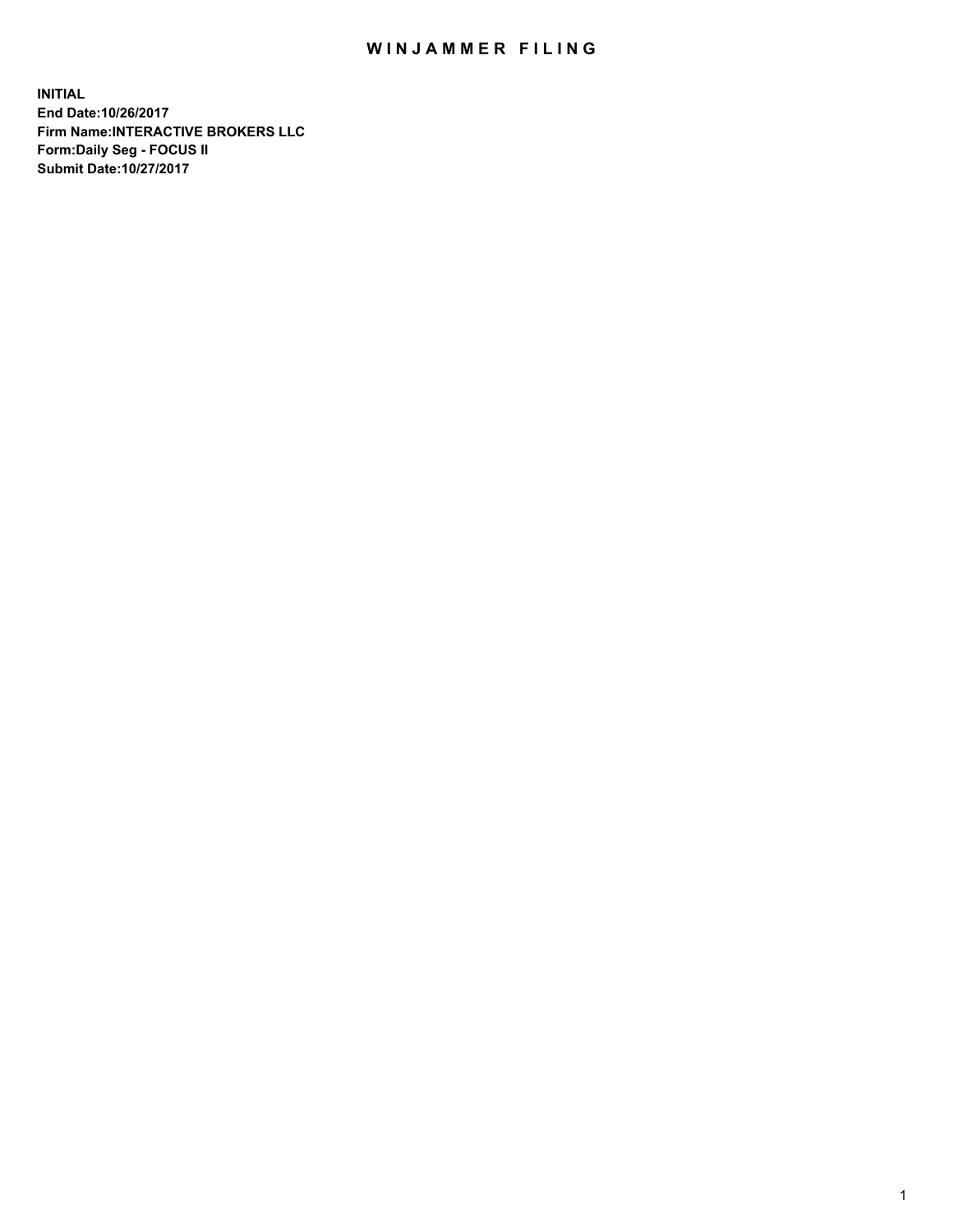## **INITIAL End Date:10/26/2017 Firm Name:INTERACTIVE BROKERS LLC Form:Daily Seg - FOCUS II Submit Date:10/27/2017 Daily Segregation - Cover Page**

| Name of Company<br><b>Contact Name</b><br><b>Contact Phone Number</b><br><b>Contact Email Address</b>                                                                                                                                                                                                                          | <b>INTERACTIVE BROKERS LLC</b><br><b>James Menicucci</b><br>203-618-8085<br>jmenicucci@interactivebrokers.c<br>om |
|--------------------------------------------------------------------------------------------------------------------------------------------------------------------------------------------------------------------------------------------------------------------------------------------------------------------------------|-------------------------------------------------------------------------------------------------------------------|
| FCM's Customer Segregated Funds Residual Interest Target (choose one):<br>a. Minimum dollar amount: ; or<br>b. Minimum percentage of customer segregated funds required:%; or<br>c. Dollar amount range between: and; or<br>d. Percentage range of customer segregated funds required between:% and%.                          | $\overline{\mathbf{0}}$<br>0<br>155,000,000 245,000,000<br>00                                                     |
| FCM's Customer Secured Amount Funds Residual Interest Target (choose one):<br>a. Minimum dollar amount: ; or<br>b. Minimum percentage of customer secured funds required:%; or<br>c. Dollar amount range between: and; or<br>d. Percentage range of customer secured funds required between: % and %.                          | $\overline{\mathbf{0}}$<br>0<br>80,000,000 120,000,000<br>0 <sub>0</sub>                                          |
| FCM's Cleared Swaps Customer Collateral Residual Interest Target (choose one):<br>a. Minimum dollar amount: ; or<br>b. Minimum percentage of cleared swaps customer collateral required:% ; or<br>c. Dollar amount range between: and; or<br>d. Percentage range of cleared swaps customer collateral required between:% and%. | $\overline{\mathbf{0}}$<br>$\overline{\mathbf{0}}$<br>0 <sub>0</sub><br><u>00</u>                                 |

Attach supporting documents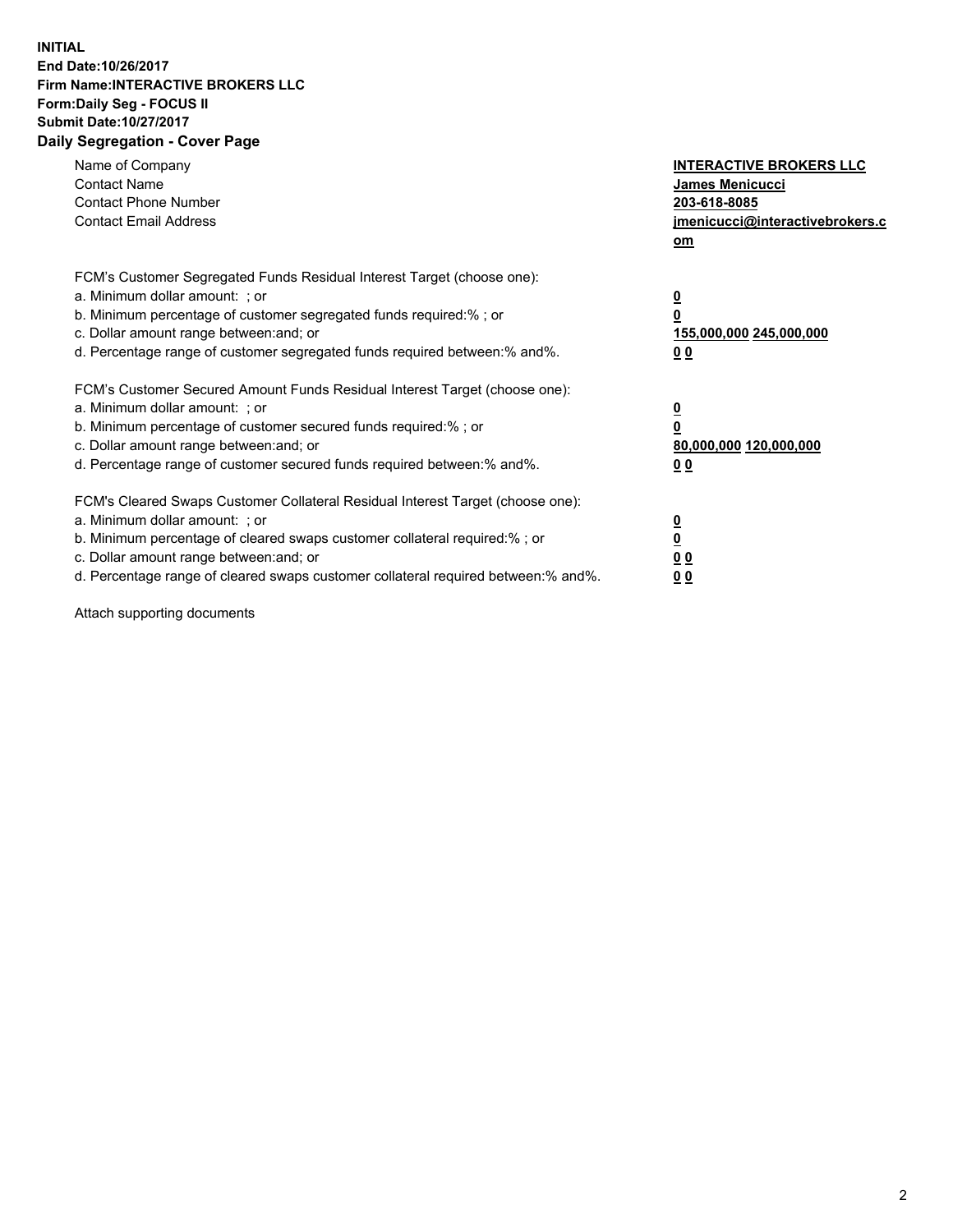## **INITIAL End Date:10/26/2017 Firm Name:INTERACTIVE BROKERS LLC Form:Daily Seg - FOCUS II Submit Date:10/27/2017 Daily Segregation - Secured Amounts**

|     | Daily Segregation - Secured Amounts                                                                        |                                  |
|-----|------------------------------------------------------------------------------------------------------------|----------------------------------|
|     | Foreign Futures and Foreign Options Secured Amounts                                                        |                                  |
|     | Amount required to be set aside pursuant to law, rule or regulation of a foreign                           | $0$ [7305]                       |
|     | government or a rule of a self-regulatory organization authorized thereunder                               |                                  |
| 1.  | Net ledger balance - Foreign Futures and Foreign Option Trading - All Customers                            |                                  |
|     | A. Cash                                                                                                    | 416,217,466 [7315]               |
|     | B. Securities (at market)                                                                                  | $0$ [7317]                       |
| 2.  | Net unrealized profit (loss) in open futures contracts traded on a foreign board of trade                  | 14,100,049 [7325]                |
| 3.  | Exchange traded options                                                                                    |                                  |
|     | a. Market value of open option contracts purchased on a foreign board of trade                             | 22,847 [7335]                    |
|     | b. Market value of open contracts granted (sold) on a foreign board of trade                               | -38,504 [7337]                   |
| 4.  | Net equity (deficit) (add lines 1. 2. and 3.)                                                              | 430,301,858 [7345]               |
| 5.  | Account liquidating to a deficit and account with a debit balances - gross amount                          | $6,041$ [7351]                   |
|     | Less: amount offset by customer owned securities                                                           | 0 [7352] 6,041 [7354]            |
| 6.  | Amount required to be set aside as the secured amount - Net Liquidating Equity                             | 430,307,899 [7355]               |
|     | Method (add lines 4 and 5)                                                                                 |                                  |
| 7.  | Greater of amount required to be set aside pursuant to foreign jurisdiction (above) or line                | 430,307,899 [7360]               |
|     | 6.                                                                                                         |                                  |
|     | FUNDS DEPOSITED IN SEPARATE REGULATION 30.7 ACCOUNTS                                                       |                                  |
| 1.  | Cash in banks                                                                                              |                                  |
|     | A. Banks located in the United States                                                                      | 140,438,224 [7500]               |
|     | B. Other banks qualified under Regulation 30.7                                                             | 0 [7520] 140,438,224 [7530]      |
| 2.  | <b>Securities</b>                                                                                          |                                  |
|     | A. In safekeeping with banks located in the United States                                                  | 343,642,840 [7540]               |
|     | B. In safekeeping with other banks qualified under Regulation 30.7                                         | 0 [7560] 343,642,840 [7570]      |
| 3.  | Equities with registered futures commission merchants                                                      |                                  |
|     | A. Cash                                                                                                    | $0$ [7580]                       |
|     | <b>B.</b> Securities                                                                                       | $0$ [7590]                       |
|     | C. Unrealized gain (loss) on open futures contracts                                                        | $0$ [7600]                       |
|     | D. Value of long option contracts                                                                          | $0$ [7610]                       |
|     | E. Value of short option contracts                                                                         | 0 [7615] 0 [7620]                |
| 4.  | Amounts held by clearing organizations of foreign boards of trade                                          |                                  |
|     | A. Cash                                                                                                    | $0$ [7640]                       |
|     | <b>B.</b> Securities                                                                                       | $0$ [7650]                       |
|     | C. Amount due to (from) clearing organization - daily variation                                            | $0$ [7660]                       |
|     | D. Value of long option contracts                                                                          | $0$ [7670]                       |
|     | E. Value of short option contracts                                                                         | 0 [7675] 0 [7680]                |
| 5.  | Amounts held by members of foreign boards of trade                                                         |                                  |
|     | A. Cash                                                                                                    | 70,216,388 [7700]                |
|     | <b>B.</b> Securities                                                                                       | $0$ [7710]                       |
|     | C. Unrealized gain (loss) on open futures contracts                                                        | 6,415,172 [7720]                 |
|     | D. Value of long option contracts                                                                          | 22,847 [7730]                    |
|     | E. Value of short option contracts                                                                         | -38,504 [7735] 76,615,903 [7740] |
| 6.  | Amounts with other depositories designated by a foreign board of trade                                     | 0 [7760]                         |
| 7.  | Segregated funds on hand                                                                                   | $0$ [7765]                       |
| 8.  | Total funds in separate section 30.7 accounts                                                              | 560,696,967 [7770]               |
| 9.  | Excess (deficiency) Set Aside for Secured Amount (subtract line 7 Secured Statement<br>Page 1 from Line 8) | 130,389,068 [7380]               |
| 10. | Management Target Amount for Excess funds in separate section 30.7 accounts                                | 80,000,000 [7780]                |
| 11. | Excess (deficiency) funds in separate 30.7 accounts over (under) Management Target                         | 50,389,068 [7785]                |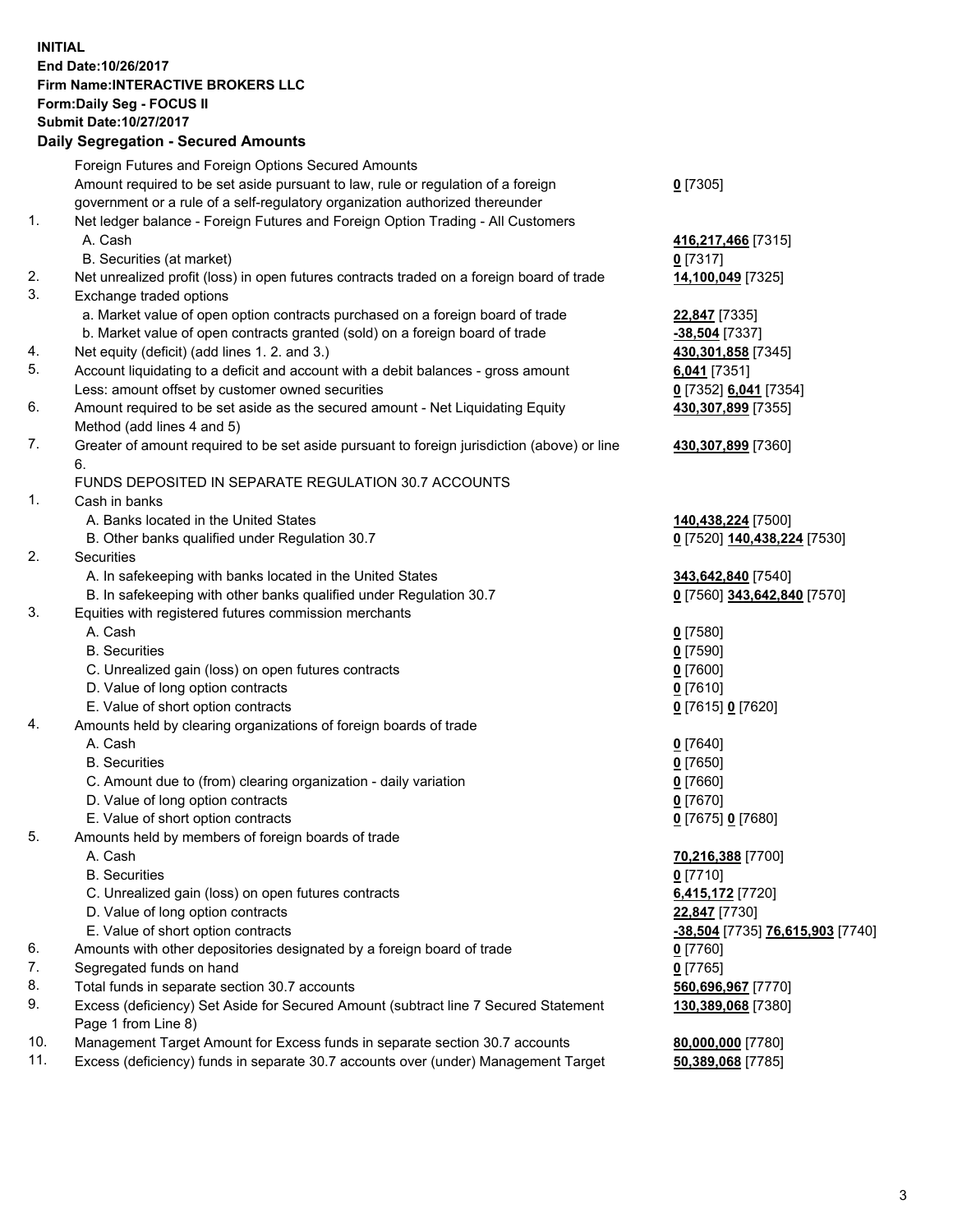**INITIAL End Date:10/26/2017 Firm Name:INTERACTIVE BROKERS LLC Form:Daily Seg - FOCUS II Submit Date:10/27/2017 Daily Segregation - Segregation Statement** SEGREGATION REQUIREMENTS(Section 4d(2) of the CEAct) 1. Net ledger balance A. Cash **4,727,348,546** [7010] B. Securities (at market) **0** [7020] 2. Net unrealized profit (loss) in open futures contracts traded on a contract market **-118,694,774** [7030] 3. Exchange traded options A. Add market value of open option contracts purchased on a contract market **134,467,837** [7032] B. Deduct market value of open option contracts granted (sold) on a contract market **-241,769,250** [7033] 4. Net equity (deficit) (add lines 1, 2 and 3) **4,501,352,359** [7040] 5. Accounts liquidating to a deficit and accounts with debit balances - gross amount **205,968** [7045] Less: amount offset by customer securities **0** [7047] **205,968** [7050] 6. Amount required to be segregated (add lines 4 and 5) **4,501,558,327** [7060] FUNDS IN SEGREGATED ACCOUNTS 7. Deposited in segregated funds bank accounts A. Cash **1,132,470,802** [7070] B. Securities representing investments of customers' funds (at market) **2,352,450,390** [7080] C. Securities held for particular customers or option customers in lieu of cash (at market) **0** [7090] 8. Margins on deposit with derivatives clearing organizations of contract markets A. Cash **18,076,954** [7100] B. Securities representing investments of customers' funds (at market) **1,315,421,966** [7110] C. Securities held for particular customers or option customers in lieu of cash (at market) **0** [7120] 9. Net settlement from (to) derivatives clearing organizations of contract markets **-10,289,257** [7130] 10. Exchange traded options A. Value of open long option contracts **134,400,369** [7132] B. Value of open short option contracts **-241,663,174** [7133] 11. Net equities with other FCMs A. Net liquidating equity **0** [7140] B. Securities representing investments of customers' funds (at market) **0** [7160] C. Securities held for particular customers or option customers in lieu of cash (at market) **0** [7170] 12. Segregated funds on hand **0** [7150] 13. Total amount in segregation (add lines 7 through 12) **4,700,868,050** [7180] 14. Excess (deficiency) funds in segregation (subtract line 6 from line 13) **199,309,723** [7190] 15. Management Target Amount for Excess funds in segregation **155,000,000** [7194] **44,309,723** [7198]

16. Excess (deficiency) funds in segregation over (under) Management Target Amount Excess